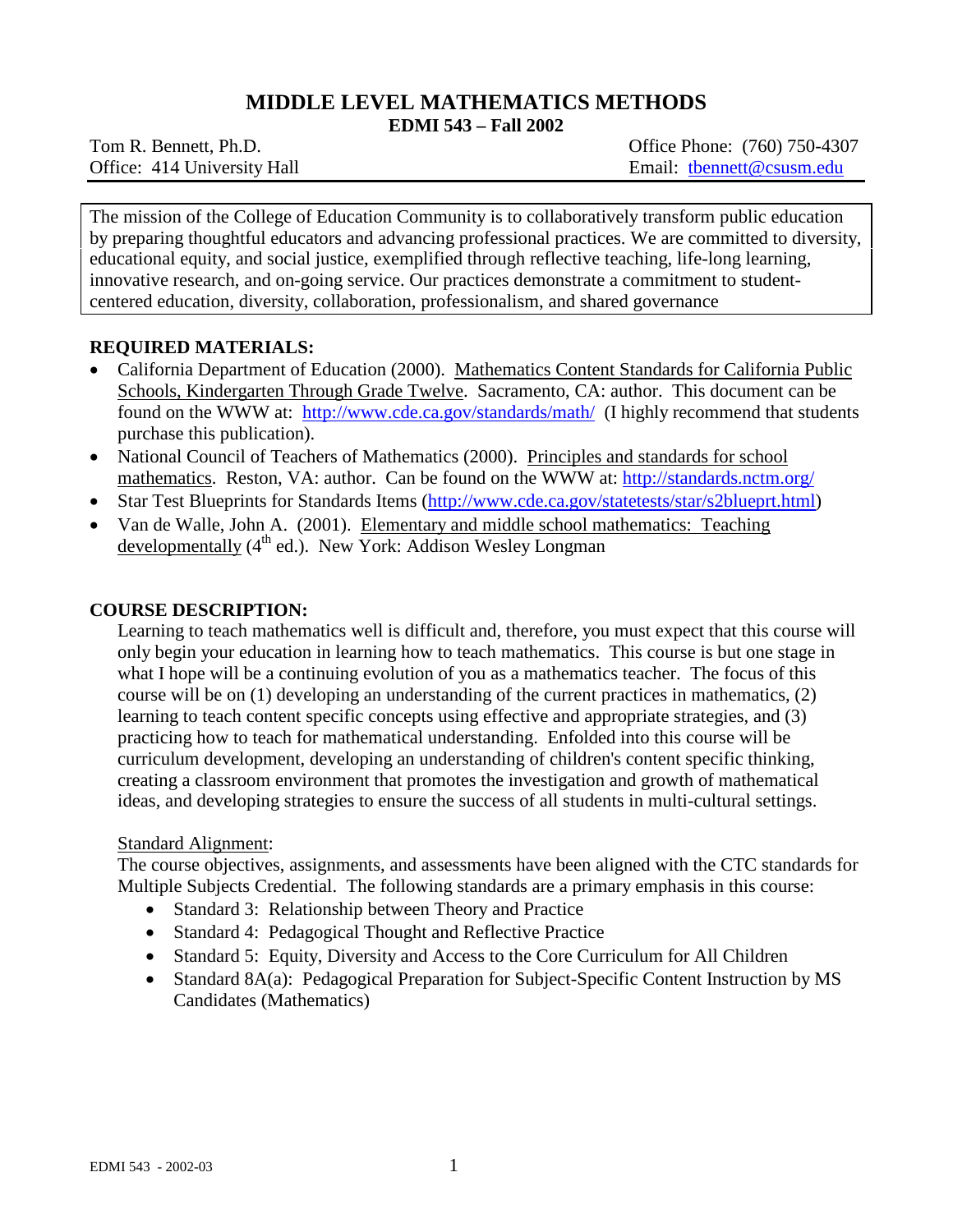Teacher Performance Expectation (TPE) Competencies:

This course is designed to help teachers seeking the Multiple Subjects Credential to develop the skills, knowledge, and attitudes necessary to assist schools and district in implementing an effective program for all students. The successful candidate will be able to merge theory and practice in order to realize a comprehensive and extensive educational program for all students. The following TPE's are addressed in this course:

Primary Emphasis:

- TPE 1a-Subject Specific Pedagogical Skills for MS Teaching (Mathematics)
- TPE 2-Monitoring Student Learning During Instruction
- TPE 3-Interpretation and Use of Assessments
- TPE 4-Making Content Accessible
- TPE 6b-Developmentally Appropriate Practices in Grades 4-8

Secondary Emphasis:

- TPE 5-Student Engagement
- TPE 6a-Developmentally Appropriate Practices in Grades K-3
- TPE 6d-Developmentally Appropriate Practices for Special Education
- TPE 6e-Middle Level Philosophy and School Organization
- TPE 7-Teaching English Learners
- TPE 8-Learning About Students
- TPE 9-Instructional Planning
- TPE 10-Instructional Time
- TPE 11-Social Environment
- TPE 13-Professional Growth

# **ASSIGNMENTS:**

- Reading Reflections (21%) Each week students will write a "meaningful" one page reflection on the articles assigned to be read for that week. These reflections should clearly articulate your thoughts **on the articles** and discuss how you might **specifically apply** what you learned from the articles as a teacher in the classroom.
- Student Interviews (24%) You and one of your classmates will conduct a series of short student interviews based on questions we create in class. For each interview, you will pose mathematical problems to any one student at a predetermined grade level. The purpose is to get you to begin thinking about students' mathematical understanding, to learn how to effectively pose questions and interpret the meaning of students' answers, and to provide you with an opportunity to interact with students.
- Mathematical Resources & Lesson (35%)– Working in small groups, your team will first compile resources on a predetermined mathematical topic (20%) and then design a lesson that you will present in an elementary class (or ours as if we were your students) (15%). The purpose of this activity is to help you learn how to design effective mathematical activities, to provide you with an opportunity to begin compiling mathematical resources, and to provide an opportunity for you to practice teaching mathematics.
- Curriculum Assignment (20%)– Students will review the mathematics curriculum currently being used in their classroom (e.g., a textbook) at one grade level and write a short paper that investigates the curriculum alignment with the CA Content Standards and current high stakes assessments. Students will also provide their general thoughts and concerns related to the curriculum (e.g., how the curriculum might need to be altered to make strong connections between mathematical concepts and procedures).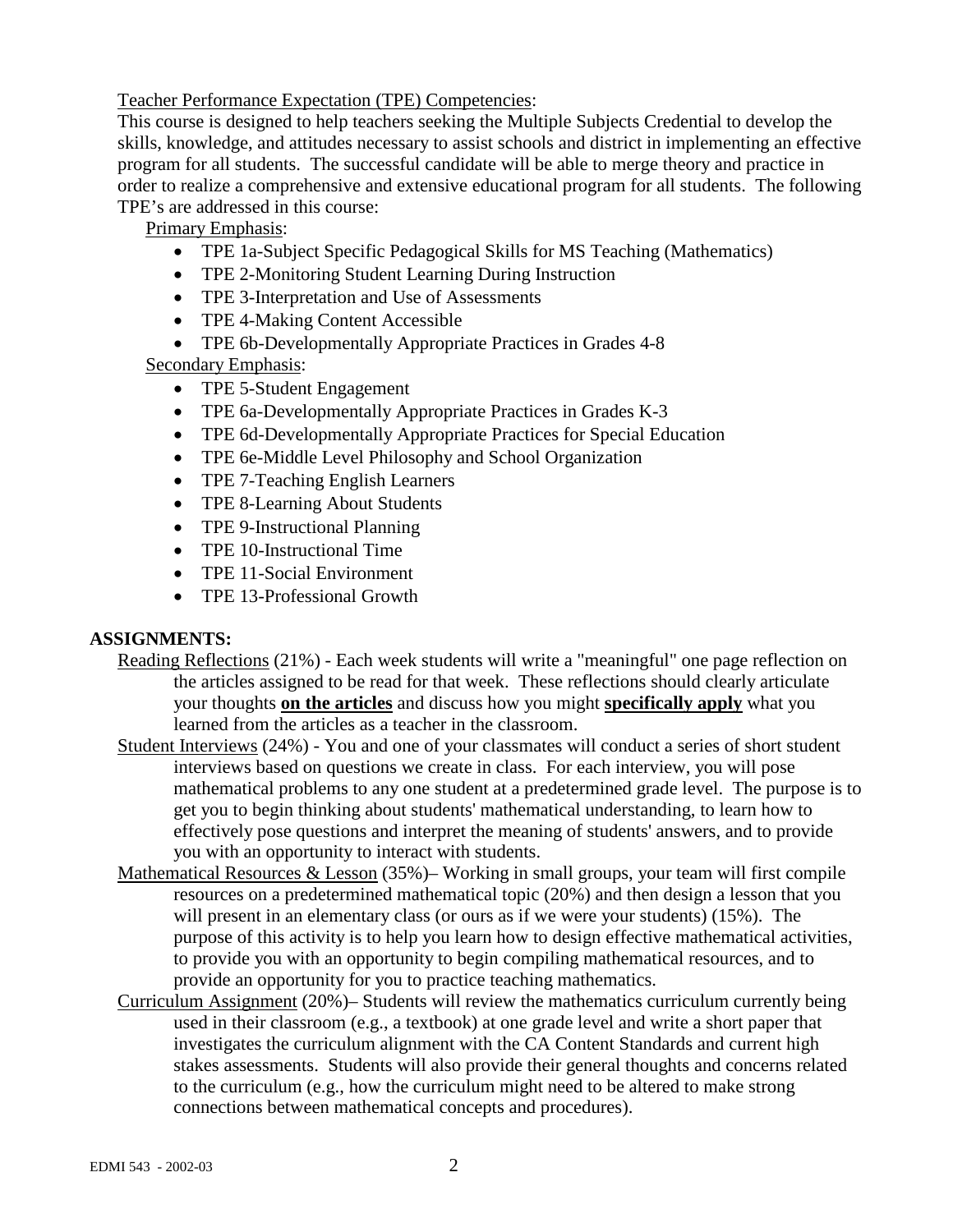#### **GRADING SCALE:**

Grades will be based on the following grading scale:

A..............90 -100% B..............80 - 89% C..............70 - 79% D..............60 - 69% F..............Below 60%

### **AUTHORIZATION TO TEACH ENGLISH LEARNERS**:

This credential program has been specifically designed to prepare teachers for the diversity of languages often encountered in California public school classrooms. The authorization to teach English learners is met through the infusion of content and experiences within the credential program, as well as additional coursework. Students successfully completing this program receive a credential with authorization to teach English learners.

#### **STUDENTS WITH DISABILITIES REQUIRING REASONABLE ACCOMMODATIONS:**

Students are approved for services through the Disabled Student Services Office (DSS). This office is located in Craven Hall 5205, and can be contacted by phone at (760) 750-4905, or TTY (760) 750-4909. Students authorized by DSS to receive reasonable accommodations should meet with their instructor during office hours or, in order to ensure confidentiality, in a more private setting.

#### **ATTENDANCE POLICY:**

The attendance policy of the College of Education: Due to the dynamic and interactive nature of course in the COE, all students are expected to attend all classes and participate actively. At a minimum, students must attend more than 80% of class time, or s/he may not receive a passing grade for the course at the discretion of the instructor. If you miss two class sessions or are late (or leave early) more than three sessions, you cannot receive a grade of "A". IF you miss three class sessions, your highest possible grade is a "C+". Should you have extenuating circumstances, contact the instructor as soon as possible. Please discuss with me any extenuating circumstances that will cause you to miss class prior to your absence. Attendance will be taken at each class session. Furthermore, grades on assignments turned in late will be lowered unless **prior arrangements** have been made with the instructor.

#### **PLAGIARISM AND CHEATING:**

Please be sure to read and understand the university policy on plagiarism and cheating as it will be strictly enforced. Academic dishonestly will not be tolerated and will result in a failing grade for this course and will be reported to the University.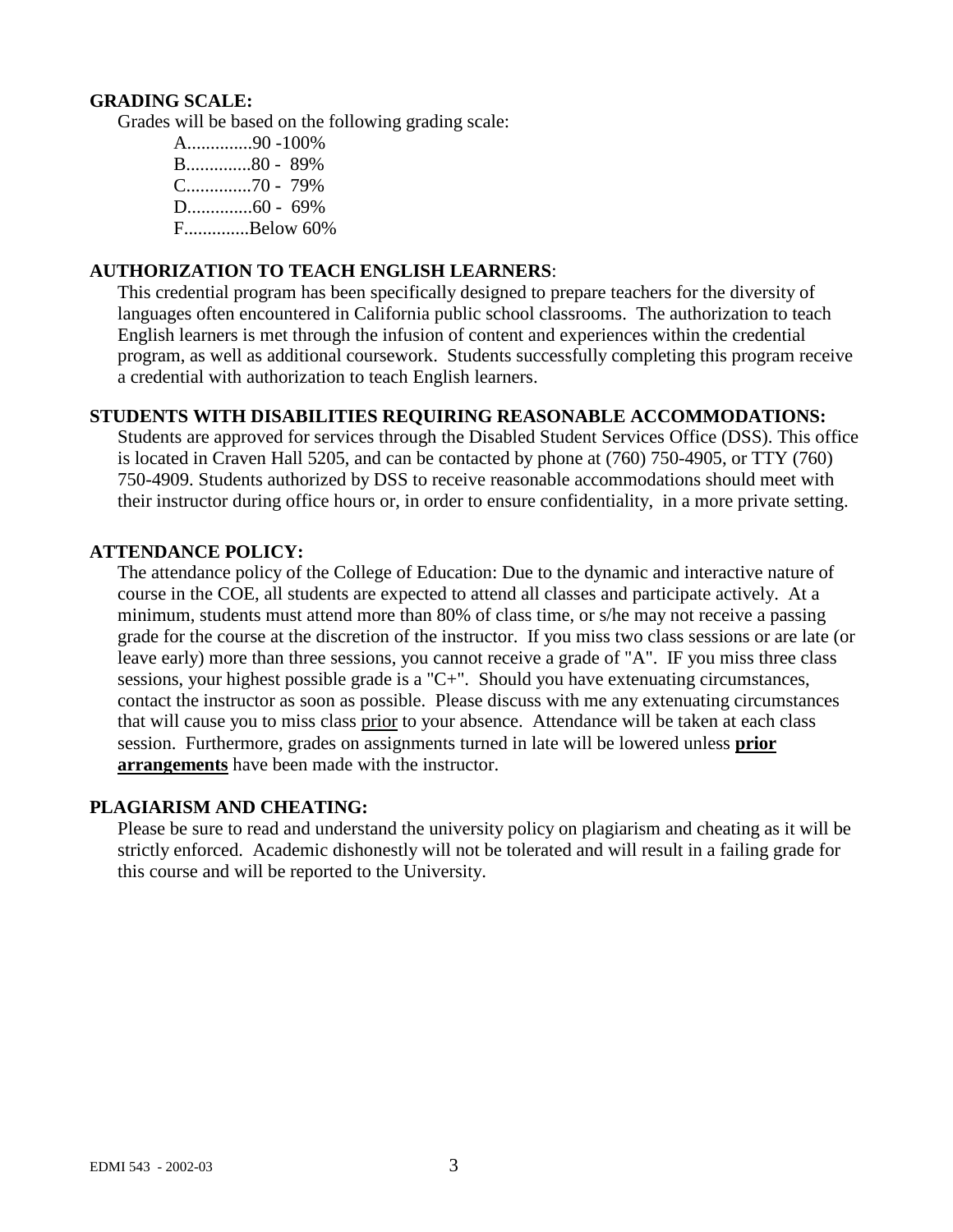## **SB2042 – AUTHORIZATION TO TEACH ENGLISH LEARNERS COMPETENCIES**

| <b>TEST 1: LANGUAGE</b><br><b>STRUCTURE</b><br><b>AND</b><br><b>FIRST- AND SECOND-</b><br><b>LANGUAGE DEVELOPMENT</b>                   | <b>TEST 2: METHODOLOGYOF</b><br><b>BILINGUAL, ENGLISH</b><br><b>LANGUAGE DEVELOPMENT,</b><br><b>AND CONTENT INSTRUCTION</b>    | <b>TEST 3: CULTURE AND</b><br><b>CULTURAL DIVERSITY</b>                                             |
|-----------------------------------------------------------------------------------------------------------------------------------------|--------------------------------------------------------------------------------------------------------------------------------|-----------------------------------------------------------------------------------------------------|
| I. Language Structure and Use:<br><b>Universals and Differences</b><br>(including the structure of English)                             | I. Theories and Methods of Bilingual<br><b>Education</b>                                                                       | I. The Nature of Culture                                                                            |
| A. The sound systems of language<br>(phonology)                                                                                         | A. Foundations                                                                                                                 | A. Definitions of culture                                                                           |
| <b>B.</b> Word formation (morphology)                                                                                                   | <b>B.</b> Organizational models: What works<br>for whom?                                                                       | <b>B.</b> Perceptions of culture                                                                    |
| C. Syntax                                                                                                                               | C. Instructional strategies                                                                                                    | C. Intragroup differences (e.g.,<br>ethnicity, race, generations, and<br>micro-cultures)            |
| <b>D.</b> Word meaning (semantics)                                                                                                      | II. Theories and Methods for<br><b>Instruction In and Through English</b>                                                      | D. Physical geography and its effects<br>on culture                                                 |
| E. Language in context                                                                                                                  | A. Teacher delivery for both English<br>language development and content<br>instruction                                        | E. Cultural congruence                                                                              |
| F. Written discourse                                                                                                                    | B. Approaches with a focus on English<br>language development                                                                  | II. Manifestations of Culture:<br><b>Learning About Students</b>                                    |
| G. Oral discourse                                                                                                                       | C. Approaches with a focus on<br>content area instruction (specially<br>designed academic instruction<br>delivered in English) | A. What teachers should learn about<br>their students                                               |
| H. Nonverbal communication                                                                                                              | D. Working with paraprofessionals                                                                                              | B. How teachers can learn about their                                                               |
|                                                                                                                                         |                                                                                                                                | students *                                                                                          |
| II. Theories and Factors in First- and<br><b>Second-Language Development</b>                                                            | III. Language and Content Area<br><b>Assessment</b>                                                                            | C.How teachers can use what they<br>learn about their students<br>(culturally responsive pedagogy)* |
| A. Historical and current theories and<br>models of language analysis that<br>have implications for second-<br>language development and | A. Purpose                                                                                                                     | <b>III. Cultural Contact</b>                                                                        |
| pedagogy<br><b>B.</b> Psychological factors affecting first-<br>and second-language development                                         | <b>B.</b> Methods *                                                                                                            | A. Concepts of cultural contact                                                                     |
| C. Socio-cultural factors affecting first-<br>and second-language development                                                           | C. State mandates                                                                                                              | <b>B.</b> Stages of individual cultural contact                                                     |
| <b>D.</b> Pedagogical factors affecting first-<br>and second-language development                                                       | D. Limitations of assessment                                                                                                   | C. The dynamics of prejudice                                                                        |
| E. Political factors affecting first- and<br>second-language development                                                                | <b>E. Technical concepts</b>                                                                                                   | D. Strategies for conflict resolution                                                               |
|                                                                                                                                         |                                                                                                                                | <b>IV.</b> Cultural Diversity in U.S.<br>and CA                                                     |
|                                                                                                                                         |                                                                                                                                | A. Historical perspectives                                                                          |
|                                                                                                                                         |                                                                                                                                | <b>B.</b> Demography                                                                                |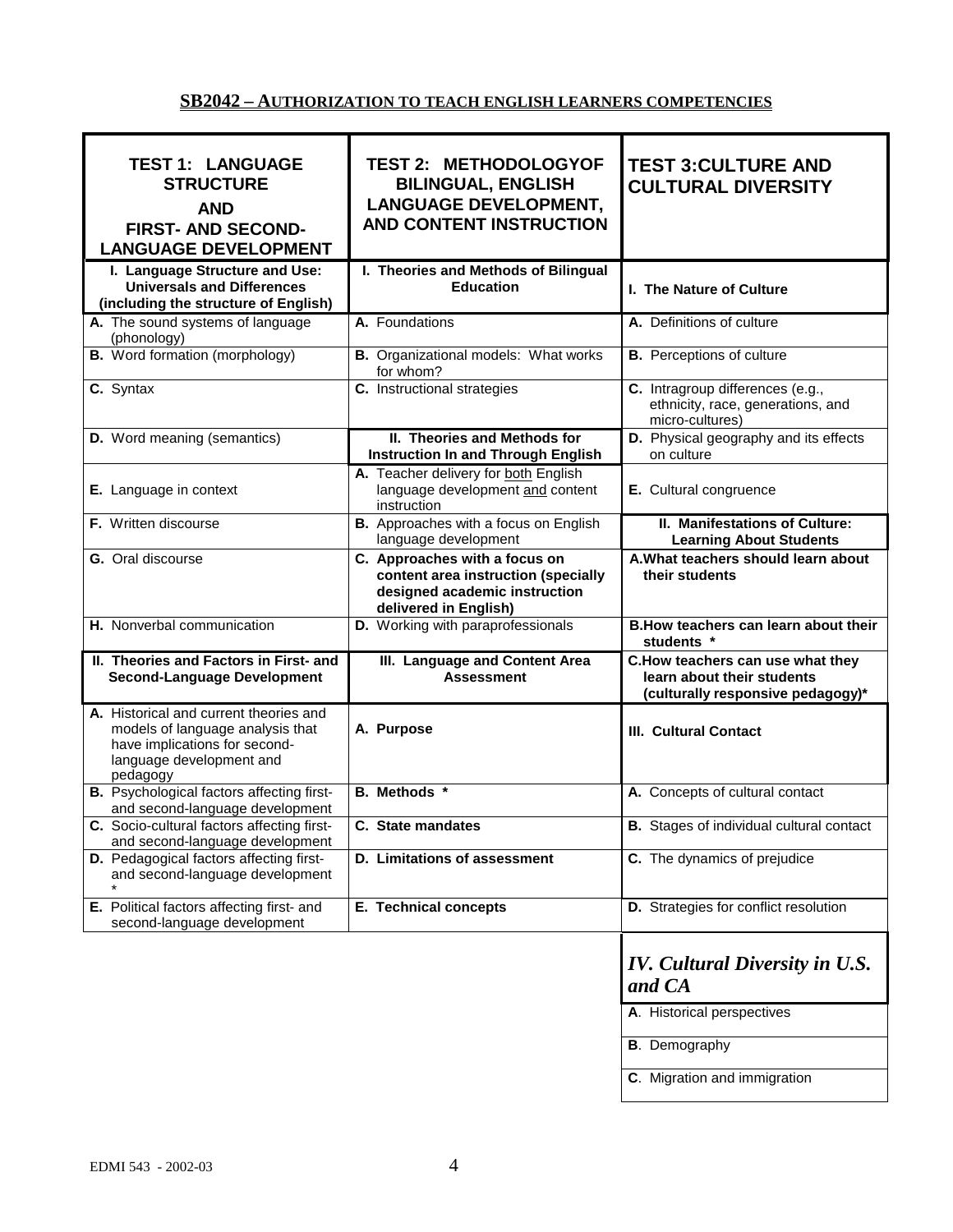| Date                                       | <b>Session Number and Topic</b>          | <b>Assignment to be Completed BEFORE</b><br><b>Class Session</b> |
|--------------------------------------------|------------------------------------------|------------------------------------------------------------------|
|                                            |                                          |                                                                  |
| $\frac{\text{Mon}}{\frac{9/9/02}{9/9/02}}$ | Introduction to Mathematics Education    | Van de Walle ch. 2                                               |
|                                            |                                          |                                                                  |
|                                            | 2. Developing Mathematical Understanding | Van de Walle ch. 3                                               |

| <u>Mon</u> |                    |                                      |
|------------|--------------------|--------------------------------------|
| 9/16/02    | 3. Problem Solving | Van de Walle ch. 4: Choate ch. 11    |
| Mon        |                    |                                      |
| 9/16/02    | Standards<br>4.    | CA Content Standards/NCTM Assignment |

| Wed<br>9/26/02 | 5. Lesson Study & Working Groups     | Assigned Readings:<br>(http://www.lessonresearch.net) |
|----------------|--------------------------------------|-------------------------------------------------------|
| Wed<br>9/26/02 | 6.<br><b>Instructional Practices</b> | Van de Walle ch. 22, 23                               |

| <u>Mon</u> |                                            | Van de Walle ch. 5; Assigned Article(s) |
|------------|--------------------------------------------|-----------------------------------------|
| 9/30/02    | Assessment & Conducting Student Interviews | *Textbook Selection for Curr. Assgn Due |
| Mon        |                                            |                                         |
| 9/30/02    | 8.<br>Technoloav                           | Van de Walle ch. 24                     |

| <u>Mon</u> |                                 |                                          |
|------------|---------------------------------|------------------------------------------|
| 10/7/02    | 9. Addition and Subtraction     | Van de Walle ch. 7, 8, 10; Choate ch. 10 |
| Mon        |                                 |                                          |
| 10/7/02    | 10. Multiplication and Division | (Reading integrated with Session 9)      |

| <u>Mon</u> |                                                       |                                 |
|------------|-------------------------------------------------------|---------------------------------|
| 10/14/02   | <b>Number Concepts</b>                                | Van de Walle ch. 9, 11, 21      |
| Mon        |                                                       |                                 |
| 10/14/02   | 12. Fractions, Decimals, Percents, Ratio & Proportion | Van de Walle ch. 12, 13, 14, 15 |

| $\frac{\text{Mon}}{10/21/02}$ | 13. Algebraic Thinking          | Van de Walle ch. 19, 20 |
|-------------------------------|---------------------------------|-------------------------|
|                               |                                 |                         |
| $\frac{\text{Mon}}{10/21/02}$ | 14. Measurement & Geometry      | Van de Walle ch. 16, 17 |
|                               |                                 |                         |
| <u>Tue</u>                    |                                 |                         |
| 10/22/02                      | 15. Data Analysis & Probability | Van de Walle ch. 18     |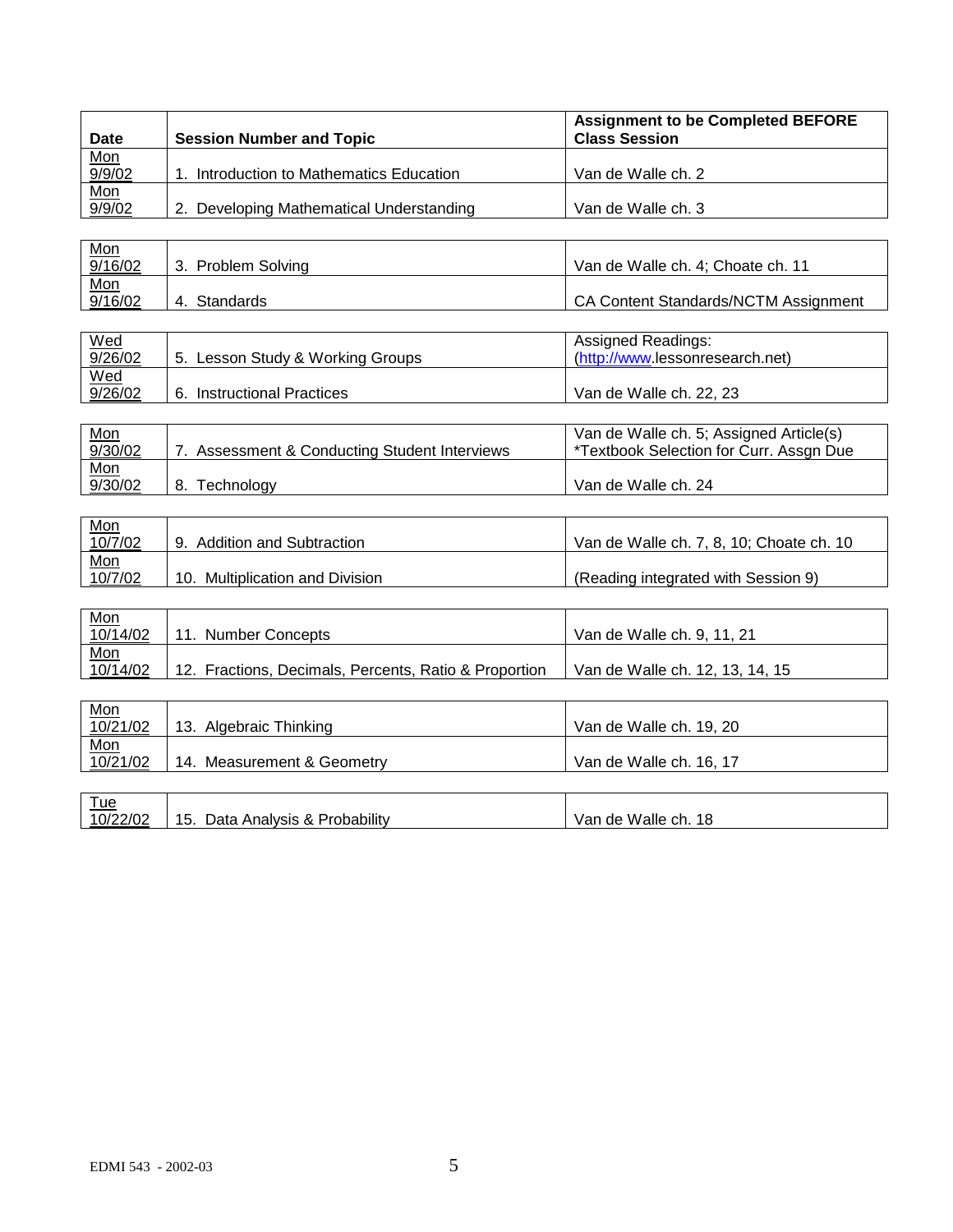#### **STUDENT INTERVIEW GUIDELINES** EDMI 543—Fall, 2002

Student interviews are designed to provide students with opportunities to focus on a single child's thinking about mathematics. It will also help students to improve their use of inquiry for assessment purposes and to better understand middle level students with different understandings.

I recommend that students work together with a partner on these interviews. As a pair, you would interview one child for each content interview and together write up your evaluation of the student (please also submit the child's written work attached to your paper). Assuming sufficient time and opportunity, we will conduct these interview together as a class during class time.

#### **Prior to the interview**

- You should arrange with a teacher (or parent of a child you know) to interview one child for 20-30 minutes in a quiet place outside the classroom, if possible.
- Provide the teacher with some understanding of what the interview will contain and see if he/she has any thoughts about how this child will do on the assessment.
- Develop a list of questions you may want to use if the child is not forthcoming with a response. For example, if the child says "I just knew it", you might respond with "What did you think about first?" or "If you were helping a friend, how would you explain what you did?"

### **During the interview**

Work with the child individually. Begin the interview by informing the child that you will be giving him/her a series of math problems to solve and that you are interested in his/her thinking process and in the strategies s/he uses to solve these problems. Inform the child that s/he can solve the problems in any way s/he wants. Please remind the child that the interview is voluntary and that s/he can end the interview at any time (if a student does end early then please find another willing student). Do everything you can to help make the child comfortable.

Orally provide the child with each problem, posing them one at a time, you received from class and provide him/her with sufficient time to complete each problem. You may also want to provide the child with a written copy of each problem.

After the child answers each problem you should ask a variety of questions that will help you to better understand the child's thinking and to assess his/her mathematical understanding. **You will want to note the questions you ask and the child's responses** and it may be necessary to ask the child to wait while you are writing -- it is OK to ask the child to wait. **You should not tape-record/video-tape the interview**.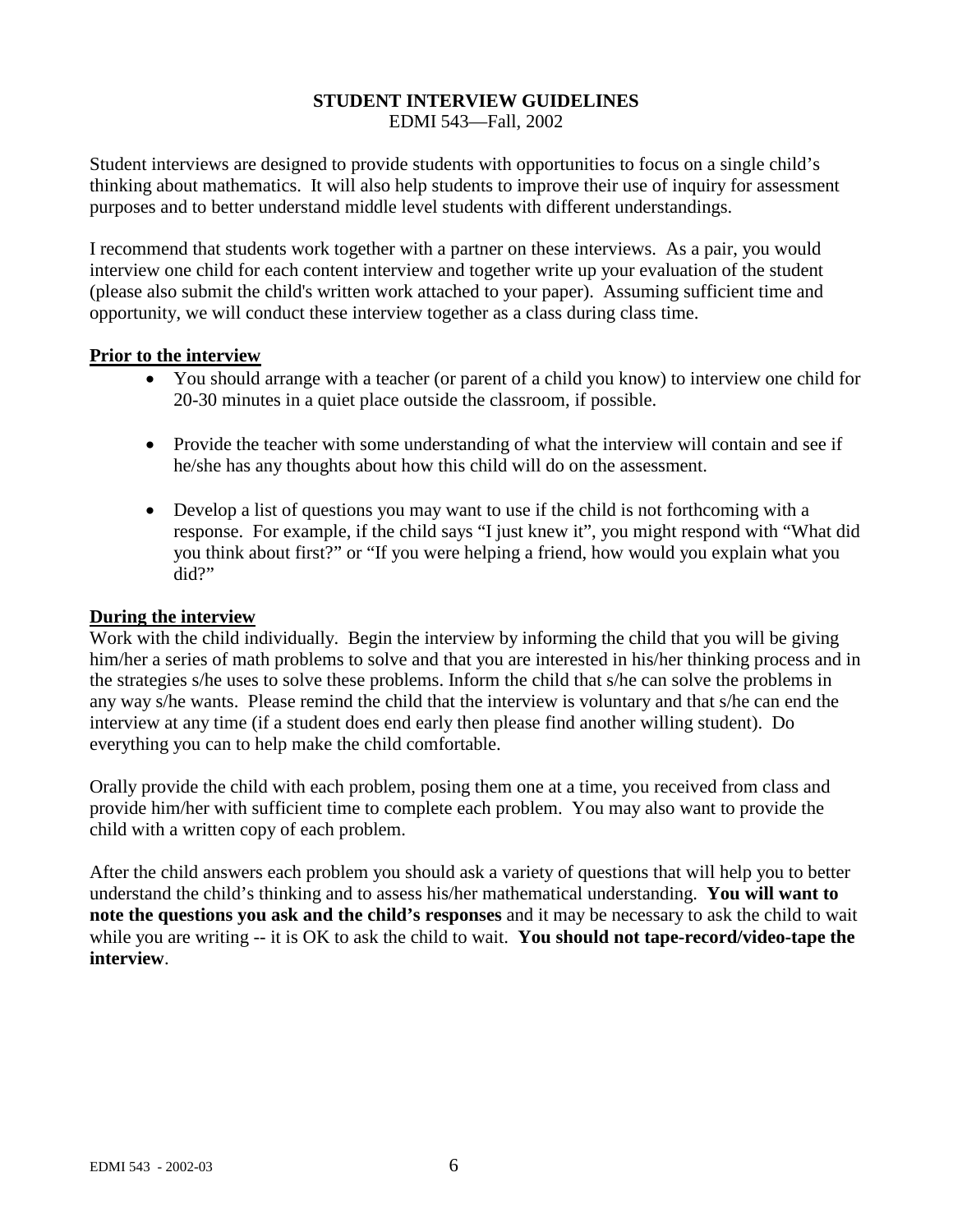## **During the interview, be sure to consider the following:**

- The best thing you can be is genuinely curious. Remember the point of the interview is to discover how the child thinks -- *NOT* to guide the child to the correct answer (try to fight the urge to be "teacher").
- Be careful to respond similarly to correct and incorrect answers. Be curious about all solution strategies -- not just the ones leading to incorrect solutions.
- Your primary role is to listen. Make sure you allow enough "wait time" -- children need time to think before answering.
- Make sure the child feels comfortable during the entire interview. If the child clearly cannot answer a problem, move on to the next problem. If you feel that the child is really struggling and frustrated, you may want to end the interview or give the child a problem you are fairly certain s/he can solve and then end the interview. If you cut an interview short because of student difficulty, be sure to discuss your reasoning in your write-up.

### **After the interview**

You (and your partner) should **together** write no more than a two page reflection that includes a brief discussion on each of the following two points:

- What specifically did you learn about this child's mathematical understanding? Here you will want to make some claims about the mathematics your student understands or doesn't understand. I am looking for more of an explanation than just your student could or couldn't solve a particular problem.
- What specifically might you do for this child if you were his/her teacher? Here you might want to include discussions about such issues as curriculum, instructional strategies, etc.

## **Grading:**

Each interview will be worth a total of 12 points (24 points (or 24%) total). More specifically, I will be looking for nicely written papers that clearly and specifically express what you learned about: 1) the child's mathematical understanding and 2) what you would do next for this child if you were his/her teacher (again be specific here). For example, you might recognize that this student lacks a conceptual understanding of multiplication – so as this child's teacher you might want to pose meaningful problems related to multiplication, etc.

\*NOTE: When you turn in your write-up, you should also include the child's written work (if it exists) and without the student's name listed.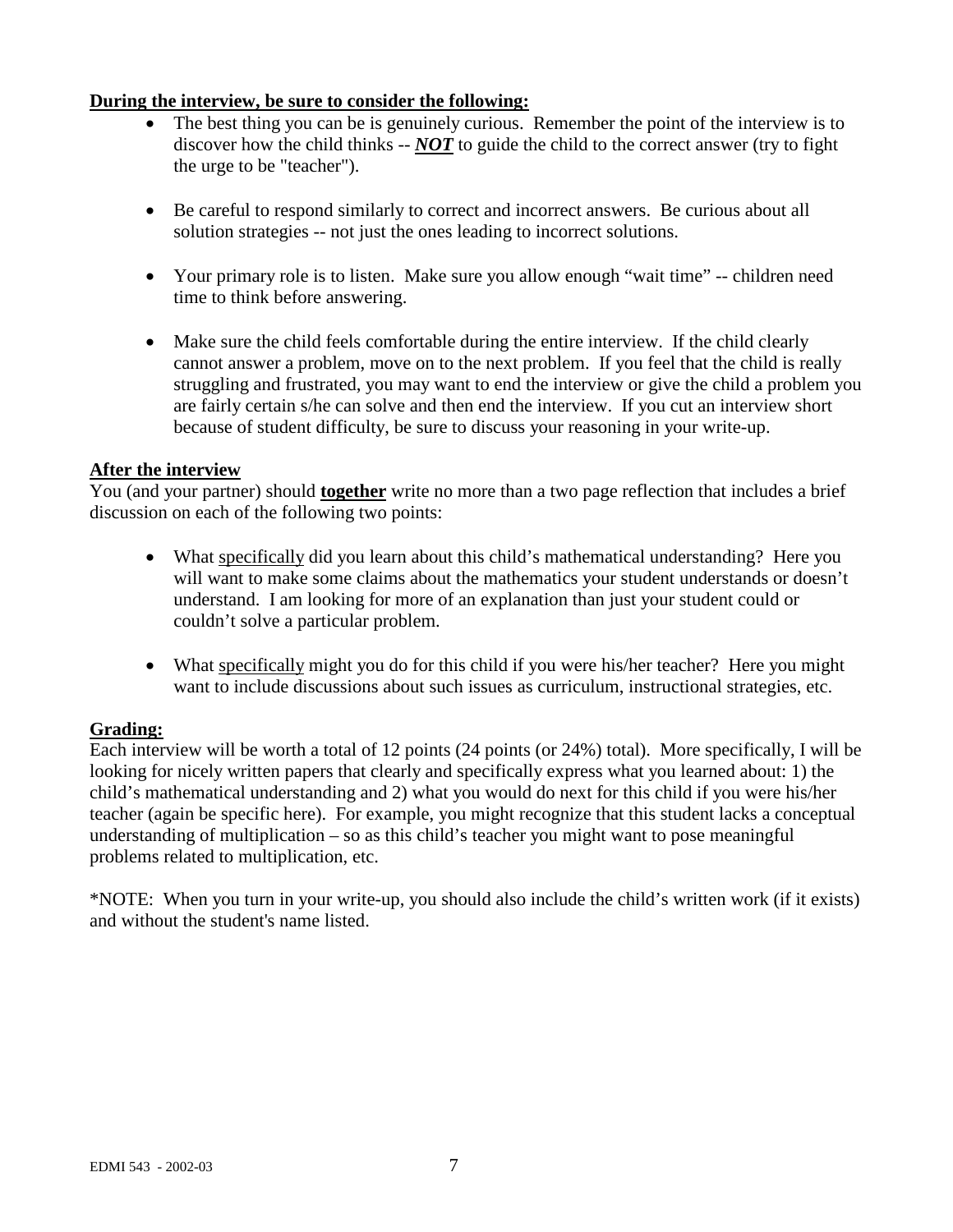#### **MATHEMATICAL RESOURCES ASSIGNMENT** EDMI 543--Fall 2002

In preparation for your 'Designing and Teaching a Lesson in Mathematics" assignment, your "content group" will construct an Annotated List of Resources that your fellow colleagues will find helpful when teaching your mathematical topic to students. Your list should include resources that directly relate to your mathematical topic (e.g., algebra, geometry, etc.). For example, you should include such things as children's literature, teacher support materials, manipulatives, WWW locations, research articles, videos or movies, software, etc. Please include any useful information that you find when researching your topic so that your colleagues can learn from your work (but do not include specific pages from teacher workbooks, web sites, etc., rather provide citations along with short descriptions of your resources). I will be looking to find well- constructed packets of information. If you partition the workload it should not be an overwhelming task. If each group prepares a packet of resources and we share that information with each other, then by the end of this course you will each have a wealth of information on some of the most important mathematical topics for use when you teach! A general "rule of thumb" might be for your group to try and find 10 resources in each of the areas mentioned. Some topics will naturally have more resources than other topics.

Your group will submit one nicely prepared copy of your List of Resources on the day of your group presentation. Your group should also be prepared to make a 5 minute presentation that highlights some of the resources you found (consider bringing in a few of the items that you found most helpful when planning your presentation and resources for these materials).

This project is purposefully open-ended in the hopes that you will go out and find some great resources for your mathematical topic and for your presentation. You should talk with your master teachers, use the internet, and make use of materials that I will provide. However, if you have any questions or challenges finding resources, please be sure to ask (I am happy to provide support…I want these to be good so they are good resources)!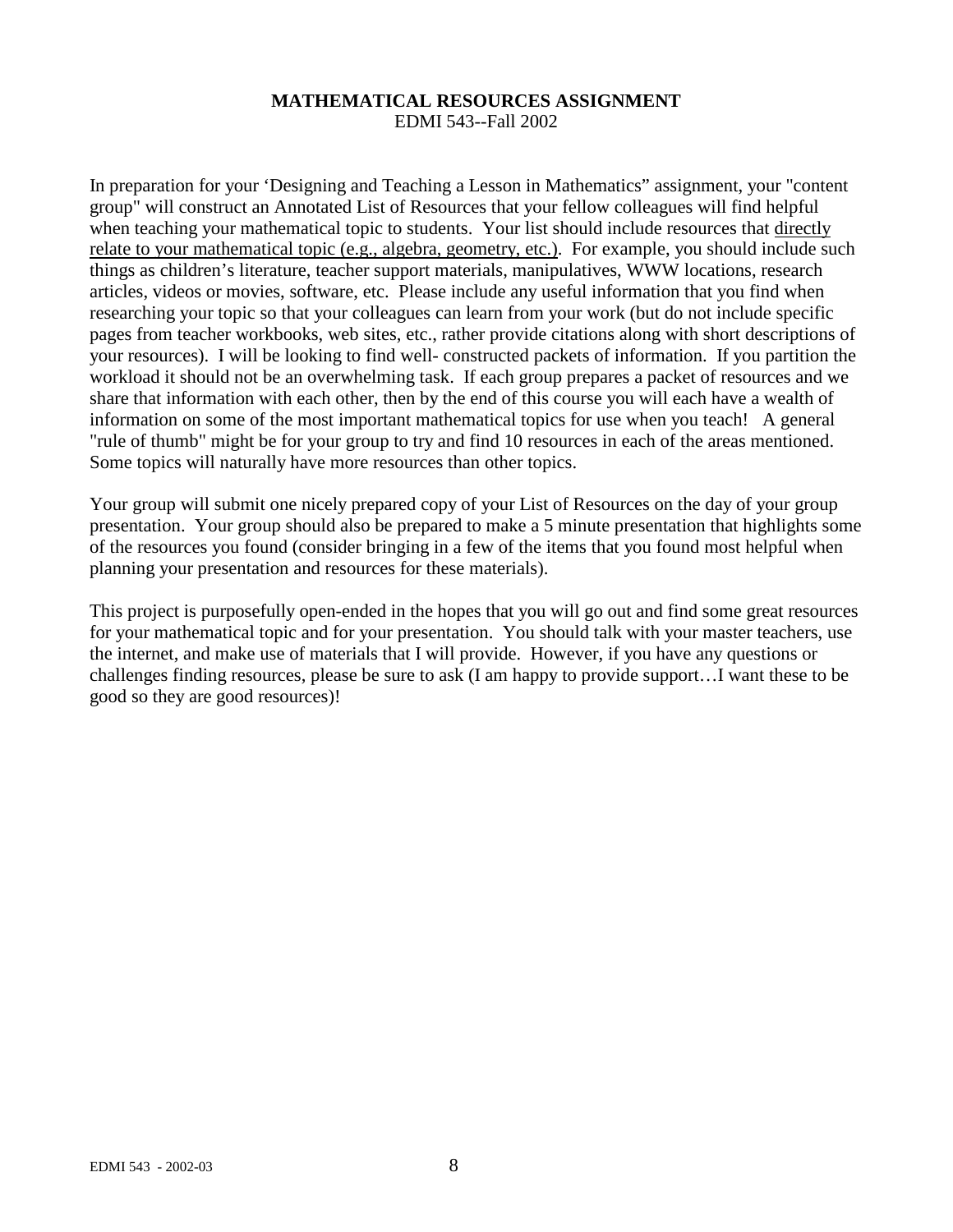#### **DESIGNING & TEACHING A LESSON IN MATHEMATICS** EDMI 543 -- Fall 2002

Students will participate in small groups (approximately four to six students) to design, construct, and teach a single lesson on an assigned mathematical topic. The lesson will be designed for use with children at a specific grade level (based on the grade level of the cooperating teacher). The purpose of this activity is to help you learn how to design effective mathematical lessons for a specific group of students, learn where to find mathematical resources, provide you with an opportunity to practice teaching mathematics and to receive feedback, and to learn how to effectively collaborate with colleagues in order to improve your teaching.

#### Plan of Action:

When planning your lesson, each group should:

- 1. Clearly identify the objective(s) of your lesson within the context of the overall goals and objectives of the unit. Similar to the Japanese Lesson Study process, your group might also want to identify a specific problem or issue that needs resolution.
- 2. Identify students' prior knowledge before making decisions about curriculum and instructional practices.
- 3. Consider whether your curriculum clearly brings forward your mathematical objective(s) and what, if any, alterations are necessary. Furthermore, your lesson must be consistent with the Mathematics Framework for California Public Schools (e.g., Content Standards).
- 4. Each group will be required to meet with me at least one time prior to the date of your presentation (this is not to say that we can only meet once!). One of the primary purposes of this activity is to provide me with an opportunity to work with each of you on a more individual basis so that I can help you learn to design effective mathematical activities. I will be happy to provide you with suggestions after you have given it some thought.
- 5. Make sure that each member of the group participates fully in the design and implementation of the lesson and that the workload is shared equitably. As part of your written report, each member must include a short written evaluation that describes the contributions made by each member of the group (indicating whether the workload was shared fairly among the members of the group).
- 6. On the day your topic is to be discussed in class, your group will turn in a lesson plan for your activity (using the format discussed in your Curriculum & Instruction Course), a reflection of your group's collaboration process and the teaching of your lesson, and a paragraph from each member that describes how the workload was shared. Each group will email a copy of your lesson plan and mathematical resources to each of your classmates for their teaching files
- 7. Each group will either show a short snippet of your actual lesson to the class for discussion or will allow others to observe the actual lesson (we will discuss the options).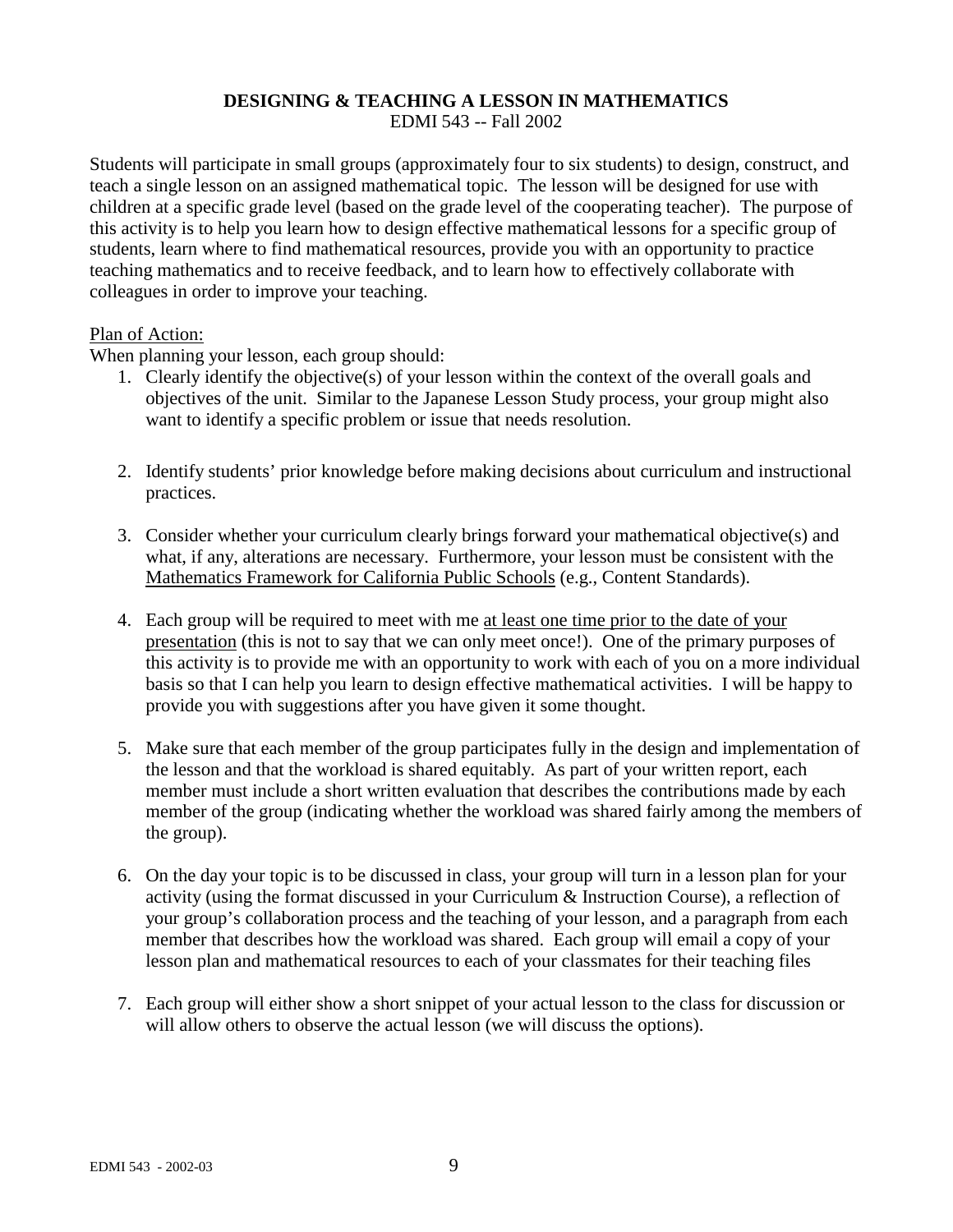# **Grades:**

For this activity, which will be worth a total of 15 points (15%), I am as interested in the process your group goes through as much as the final product. I want this to be an opportunity for you to learn such things as where to go for mathematical resources, to learn how to prepare lesson plans and what to consider when writing a lesson plan, to recognize the many challenges of teaching mathematics, to learn how to reflect and critique lessons, and to begin to understand the importance of on-going professional development opportunities. Your grade on this assignment will be based on the following:

• The design of your lesson plan. For example, adheres to identified lesson plan format described in your Curriculum and Instruction course, adheres to the California Content Standards, makes good use of student thinking, is grade appropriate, is sensitive to the needs of all students, and includes a plan for assessment, etc.

• The level of collaboration among the members of your group, the depth of your reflections (collaboration and teaching of the lesson), and what you learned from this process. You must be willing to take risks, commit yourself fully to this process, and desire to learn as much as possible from others and from the process. The success of this lesson depends on how much YOU put into this activity!

• As discussed earlier, each member of the group will need to include a short paragraph that describes how the work was shared among the members of the group (was the work shared fairly?). If the overall group identifies one member that did not fairly contribute to the final product then I will likely lower the grade of that individual (please work together and share the workload).

• Although the actual presentation of the lesson will NOT be factored into your grade, each group will receive feedback. I believe that this is a time for you to try things out and to make mistakes, not to be judged. Don't be afraid to take some risks and to make mistakes.

# **\* If anything is unclear or if you ever have questions, please ASK me.**